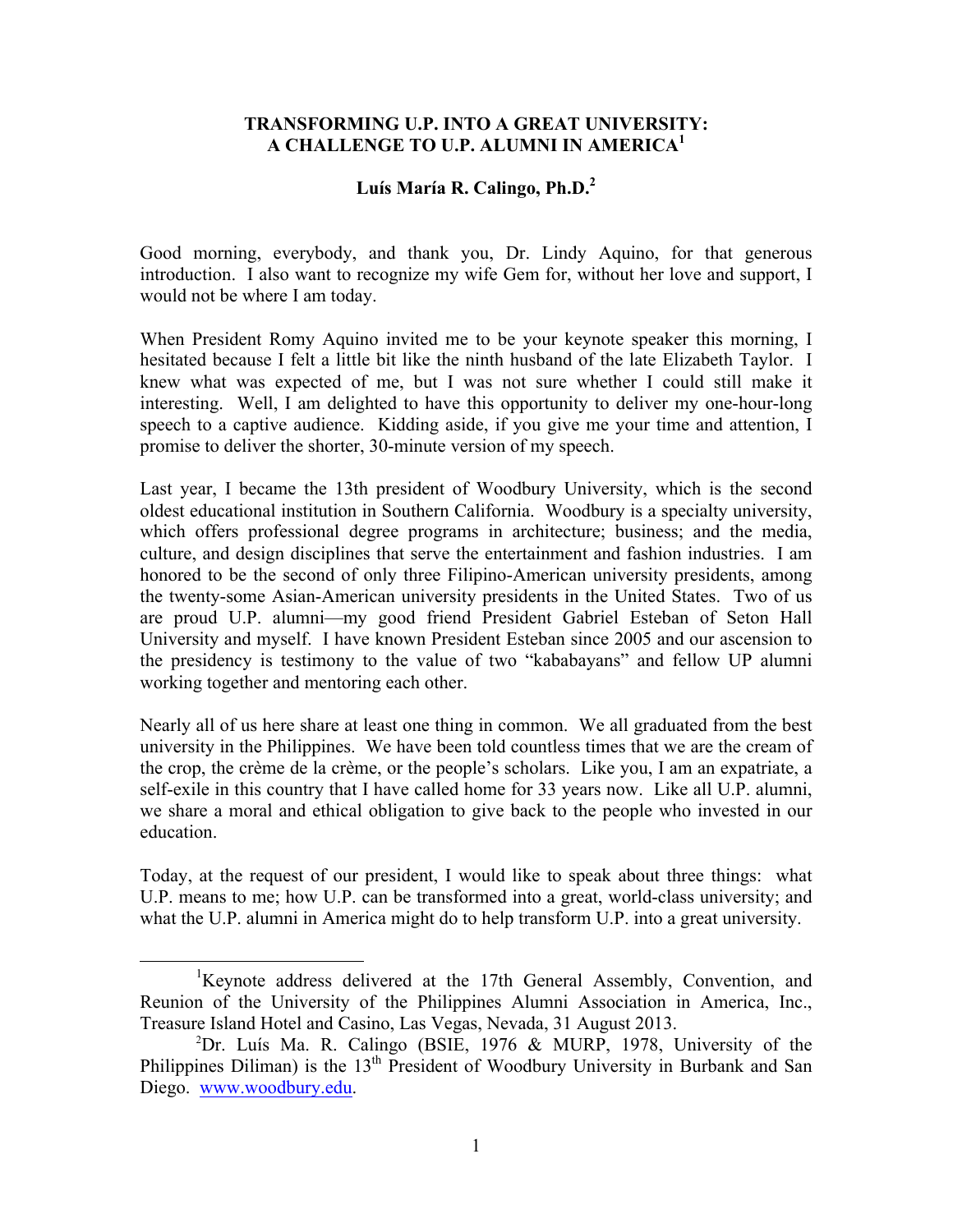# What U.P. Means to Me

Let me start by sharing with you what U.P. has meant to me. Although I have spent the majority of my life outside the Philippines, I owe much of my intellectual formation to U.P. Diliman. It is here where I went to high school at the old campus in Katipunan Road; where I was more than an innocent bystander to the Diliman Commune, the First Quarter Storm, and student activism in the 1970s; where professors at the College of Engineering developed my competence in systematic analysis and quality assurance; and where my Beta Epsilon brothers taught me the true meaning of the words "brotherhood," "camaraderie," and "fraternity."

At the College of Engineering, if Professor Fortunato "Boy" de la Peña did not give me a passing grade in IE 35 Statistical Quality Control, I probably would not have gone into the field of total quality management. I enrolled in the Master of Urban and Regional Planning program at the then Institute of Environmental Planning. Prior to that, I applied for admission to U.P.'s MBA program, but I got quickly turned down. For one thing, I did not have enough work experience. Then secondly, my 2.44 college GPA would have put me in a high-risk category of applicants. But this rejection was providential for two reasons. First, I fell in love with the MURP program, vividly recalling that my MURP professors (notably the late Dr. Benjamin Cariño) nurtured my passion for designing complex social systems. Systematic analysis and systems thinking really define my work today and, casting modesty aside, have kept my work distinctive among my peers. The second reason why the U.P. MBA director's decision was a blessing in disguise is that, without it, I would not have gone to Pennsylvania to pursue my post-graduate studies in business administration. In quite an ironic twist, I personally thanked that MBA director when I returned to U.P. eleven years later as a visiting professor in the MBA program.

As an "iskolar ng bayan," I have returned to the Philippines intermittently since 1988 and every year since 1995 to give back. My initial give-back was at the U.P. College of Business Administration in 1988, 1990, and 1994 where I designed and taught MBA electives in my academic discipline—strategic planning—and a doctoral seminar in management control systems. Since 1995, my annual give-back was in helping the Philippine Government—specifically the Development Academy of the Philippines, the Department of Trade and Industry, and the National Competitiveness Council—develop and implement the Philippine Quality Award, the country's highest award for quality and business excellence. The PQA is the Philippine version of the U.S. Malcolm Baldrige National Quality Award, the presidential award for which I have been privileged to serve as an examiner since 1997.

### Transforming U.P. into a Great, World-Class University

Let me now turn to my second subject—transforming U.P. into a great, world-class university. Every country in the world seems to want a world-class university as if it cannot do without one. Having a world-class university within a country has become like the old American Express advertisement: "Don't leave home without it." The problem is that no one knows exactly what a world-class university is. The most elite universities in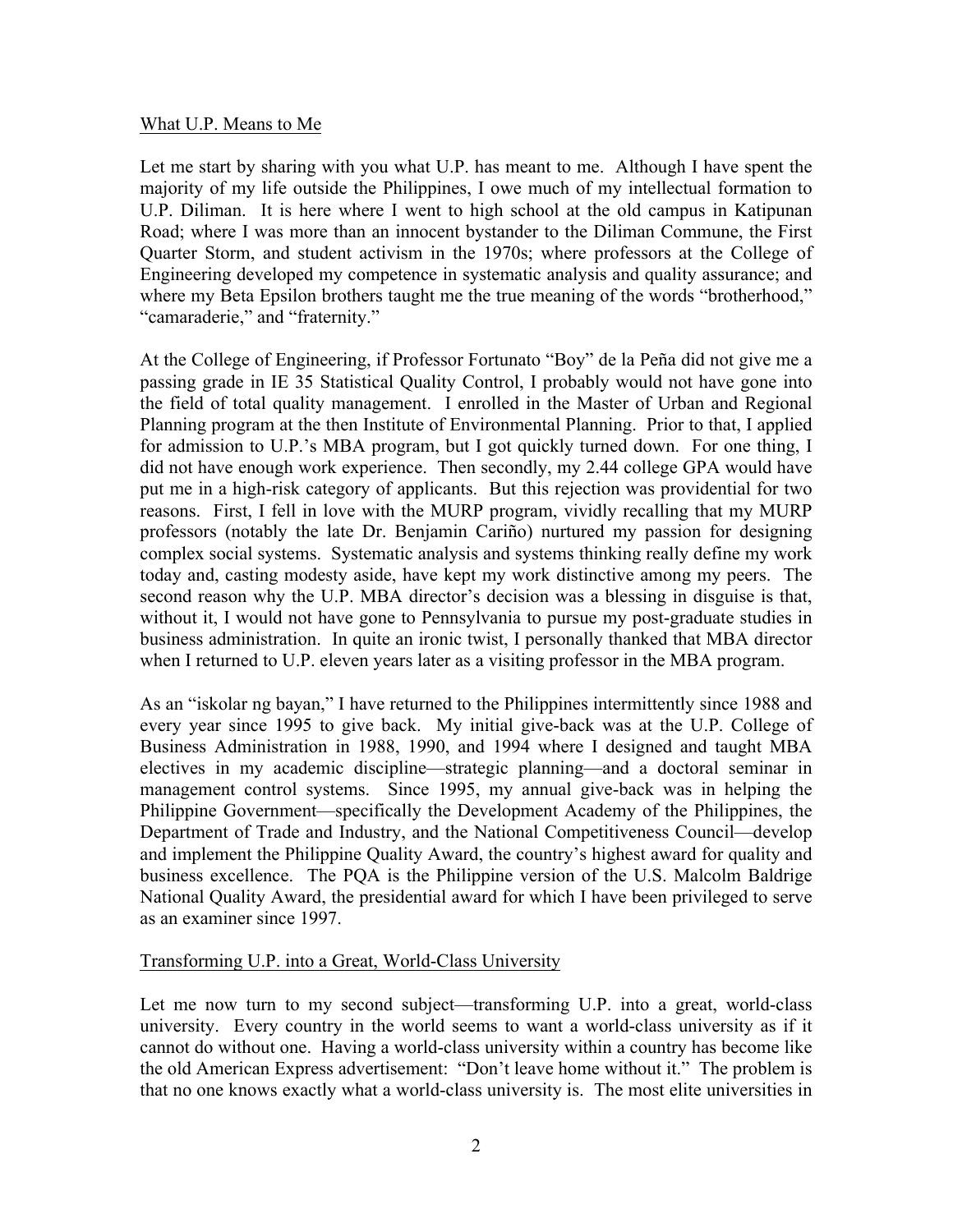the world are located in a small number of countries; in fact, last year, the *US News & World Report* listed among the top ten only four outside the United States, namely, Oxford, University College London, Cambridge, and Imperial College London, all in the United Kingdom. Western universities dominate the ranking of the top 400 universities around the world, and the highest-ranked university outside of the United States and Western Europe is #23 The University of Hong Kong. In this same ranking, only one Philippine university made it. It is, of course, U.P., which placed #348, nine places below George Washington University, 16 places below U.P.'s ranking the year before, and #67 in Asia.

Defining "world-class university" has been the subject of much intellectual discourse and, if any institution would like to achieve world-class status, the famous phrase "I know it when I see it" does not provide sufficient guidance. Incidentally, it was the late Justice Potter Stewart who coined that phrase in 1964 when the U.S. Supreme Court was attempting to define pornography.

Perhaps the most authoritative work on creating world-class universities is the one that Dr. Jamil Salmi of the World Bank published in 2009.<sup>3</sup> According to Dr. Salmi, a worldclass university has three distinguishing outcomes: first, highly sought graduates; second, leading-edge research; and third, dynamic knowledge and technology transfer. Dr. Salmi attributed these outcomes to three complementary sets of factors at play in these universities. The first factor is a high concentration of talent, consisting of faculty, students, researchers, and internationalization. The second factor requires favorable governance features that encourage leadership, strategic vision, innovation, and flexibility and that enable institutions to make decisions and manage resources without being encumbered by bureaucracy. The third factor consists of abundant resources to offer a rich learning environment and to conduct advanced research, with these resources coming from the public budget, endowment earnings, tuition fees, and research grants. Of these three factors, I believe that, compared to Asia's leading universities, U.P. might be competitive in the first two, namely, a high concentration of talent and favorable governance.

Transforming U.P. into a world-class university will be quite a challenge. In the Philippines, having more than one world-class university is possibly beyond the ability of the nation's resources to support. In addition to the U.P. System, the Philippine Commission of Higher Education supervises 102 state colleges and universities in the Philippines. In the Cordilleras alone, there are five state colleges and universities (such as Benguet State University) in addition to U.P. Baguio. Are they all needed? When I visited U.P. Diliman and met with President Alfredo Pascual last June, I remarked that the Philippine state colleges and universities have become like California's community colleges; much as every California state legislator wants a community college in his

 <sup>3</sup> Jamil Salmi, *The Challenge of Establishing World-Class Universities* (Washington, D.C.: The International Bank for Reconstruction and Development, 2009). Available at URL: http://siteresources.worldbank.org/EDUCATION/Resources/278200- 1099079877269/547664-1099079956815/ 547670-1237305262556/WCU.pdf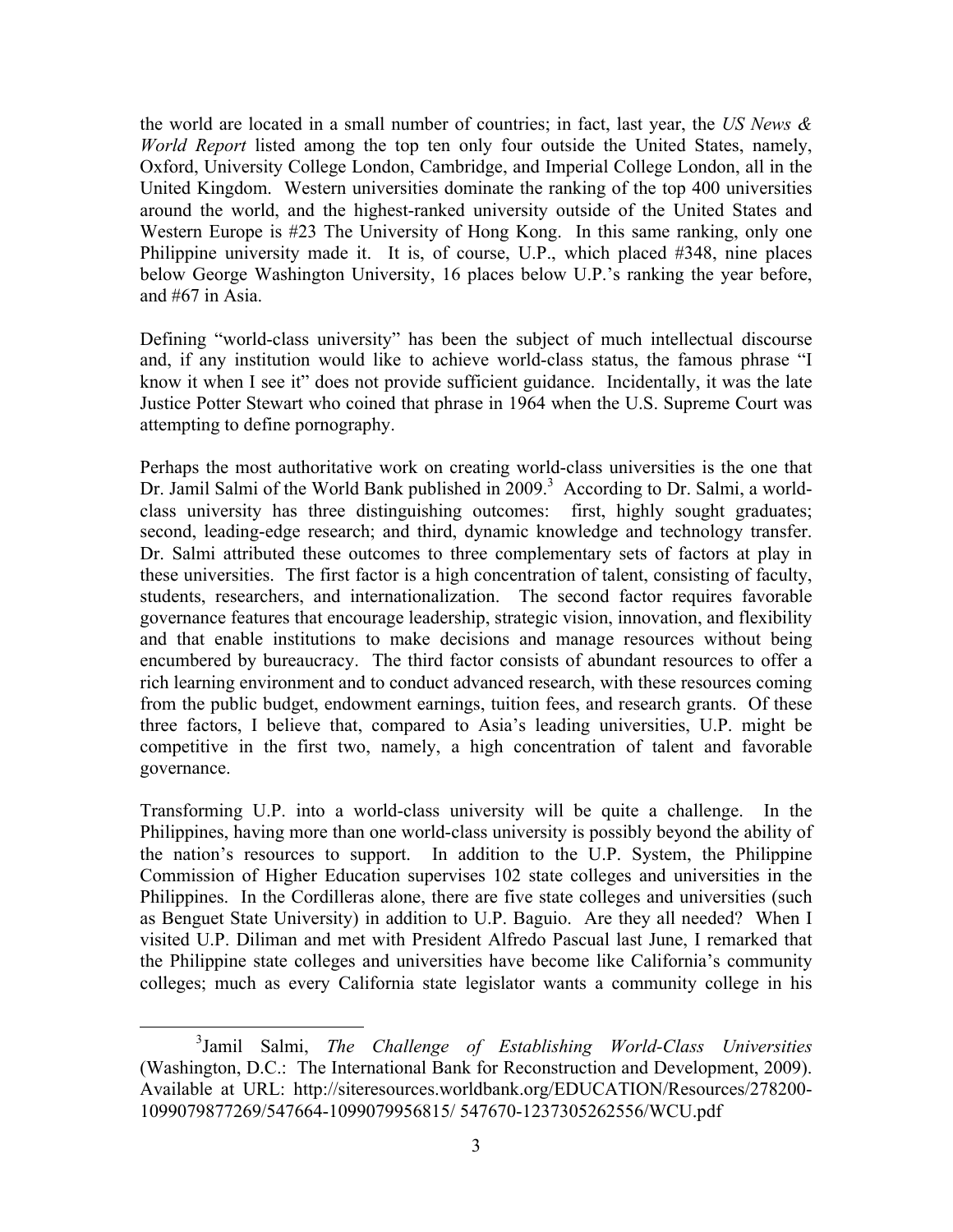district, every provincial governor in the Philippines seems to want a state university in her province.

If the Philippine government will take on the challenge of creating world-class universities as the West defines this concept, there is really only one available option. That is to merge several existing state universities into the U.P. System and transform U.P. into a new state university system that would achieve the type of synergies corresponding to a great, world-class university.

Perhaps, U.P. should be chasing an ideal other than world-class status. The concept of a world-class university reflects the norms and values of the world's dominant research universities, which are found principally in the United States and Western Europe. The American system of higher education has thrived because its diversity reflects the diversity and pluralism of American culture and society. Much of the criteria in these world university rankings are input-based not outcomes-based, and are associated with only one type of academic institution—the research, doctorate-granting university. When American universities participate in the meandering procession to follow M.I.T., Harvard, and Yale, they miss out on leveraging the diversity of academic ideals, providing increased access to higher education, and pursuing opportunities to make college education affordable. If U.P. pursues the path of overemphasizing the achievement of world-class status as measured by world university rankings, it will certainly divert energy and resources from its core mission of producing graduates with highly valued degrees, equipping them with the knowledge and character to lead and to serve.

I propose that U.P. focus on transforming itself from a "good" university to a "great" university. This reminds me of the 1913 quote from the late Justice Oliver Wendell Holmes, which is enshrined in Malcolm Hall of the U.P. College of Law: "I say the business of a law school is not sufficiently described when you merely say that it is to teach law, or to make lawyers. It is to teach law in the grand manner, and to make great lawyers."<sup>4</sup> As the late Dr. Robert J. Kibbee, former Chancellor of the City University of New York, stated, "The quality of a university is measured more by the kind of student it turns out than by the kind it takes in."<sup>5</sup>

Successful graduates are ambassadors for the university. They are innovative leaders who help people and communities flourish. They are known for being strong communicators, ethical thinkers and creative problem-solvers with a deep commitment to sustainability and social justice. They are knowledgeable in their disciplines and eager for collaboration and continuous learning. They integrate professional skills with global citizenship, entrepreneurial energy, and intellectual curiosity. They make a difference in the lives of others.

 <sup>4</sup> Oliver Wendell Holmes, "The Use of Law Schools," *Speeches by Oliver Wendell Holmes* (Boston: Little, Brown, and Company, 1896), 30.

<sup>5</sup> Robert J. Kibbee, "Excerpts from Addresses," *The New York Times*, 27 July 1971.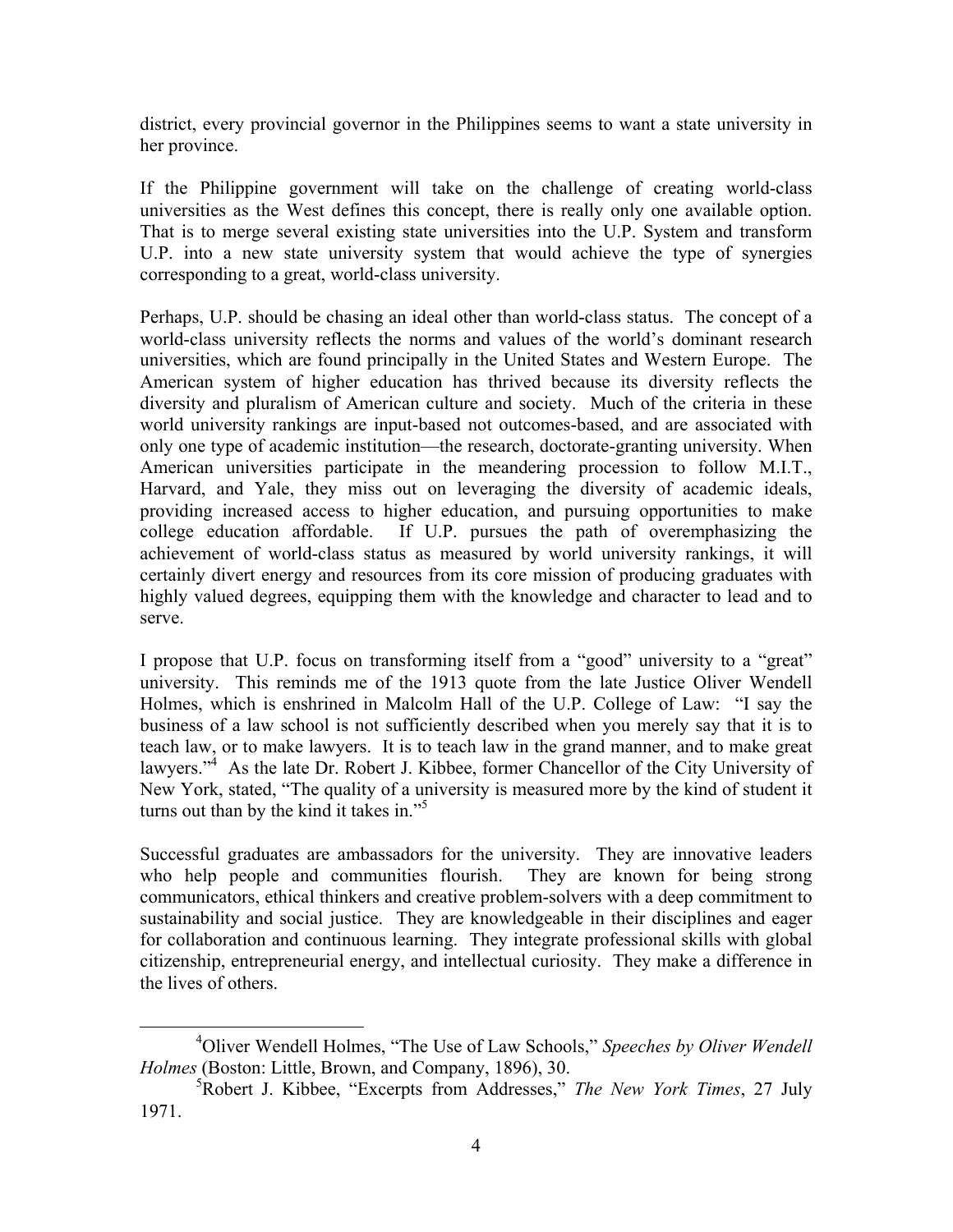As U.P. embarks on this renewed pursuit of excellence, I am reminded of my younger days as a runner. Although my waistline now shows signs of prosperity (as the Chinese would say), in high school and college, I was a varsity runner on the track and crosscountry teams. I remember my high school coach sharing the story of the Four-Minute Mile. For decades, man had tried to break the four-minute mile barrier. The medical authorities all said that it is impossible to run the mile in less than four minutes. Simply put, you will die. But one British medical student by the name of Roger Bannister did not believe the so-called experts. He trained and trained until one day in May 1954, Roger Bannister ran the mile for 3 minutes, 59.4 seconds. He achieved this record on a cinder track under very unfavorable weather conditions. What is even more interesting is that, during the first ten years after he became the world's first sub-four-minute miler, it was reported that 336 other runners beat that record. Many of the barriers that we face are artificial and, therefore, surmountable.

Continuing on with my story, only 46 days after Roger Bannister overcame the fourminute mile barrier, John Landy of Australia ran the mile 1.4 seconds faster. Then in the great tradition of the Battle of the Champions, in August 1954, Roger Bannister and John Landy were to run the so-called Mile of the Century at the British Empire and Commonwealth Games in Vancouver. All through that race, John was way ahead of Roger. When he was close to the finish line, John wanted to gauge how far ahead of Roger he was. So he decided to look to his left side … and, as he did, Roger Bannister burst past him on his right. And the rest is history.

The moral of the story: It is less distracting to chase a dream than to chase the competition. Besides, wouldn't you rather reach your dream than reach your competition?

#### Challenge to U.P. Alumni

Let me now address my third and final subject: How can we as U.P. alumni contribute to making our alma mater a great university?

Before sharing my thoughts further, let me first recognize that many of us here will celebrate the Sabbath tomorrow. In keeping with it, please allow me to briefly share with you one of my life's inspirations—the Parable of the Talents, which is recorded in Chapter 24 of the Gospel according to Saint Matthew. In this parable, the master gave each of his servants a specified number of talents. Although the word "talents" in the story refers literally to money, you can obviously extend the meaning to other areas. At the day of reckoning, the servants who invested those talents wisely were rewarded, while the one servant who hid his one talent was physically thrown out to where there is "weeping and gnashing of teeth." The gifts and talents that we possess come from one and only one—source. Therefore, there is no cause for us to brag about our individual talents because they did not come from us. Likewise, there is no cause to brag about charitable contributions that we make because they are simply the fruits of gifts with which we have been endowed and which we do not deserve. We are simply trustees of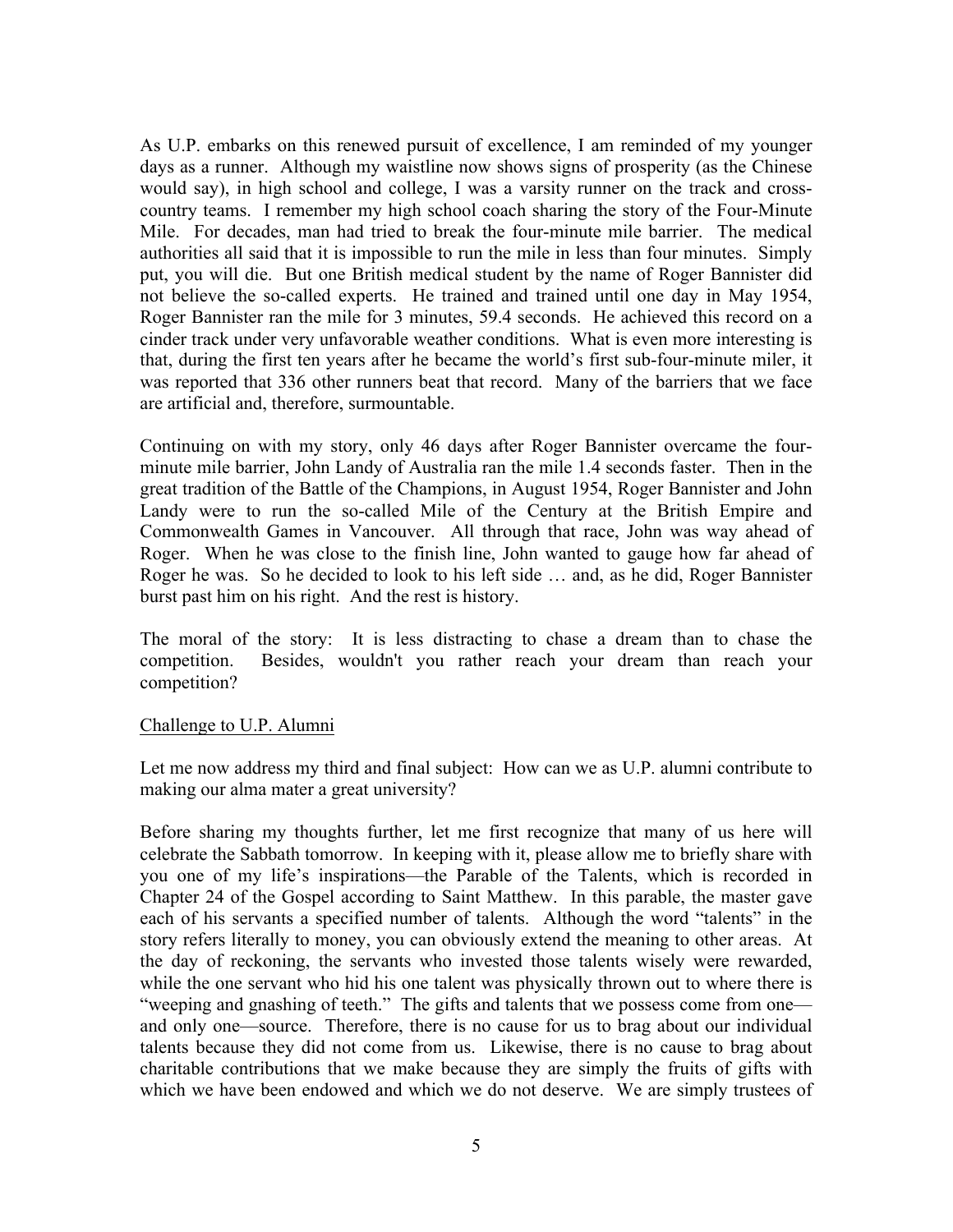everything that we own. Our talents are entrusted to us, like a master putting money into the care of his servants, and these gifts and talents come with the expectation that we would use them in the service of humanity. "And for whom much is given, much is required" (Luke 12:48).

So, as "iskolars ng bayan," how can we give our gifts and talents back to the Philippines when we live and work in America, a country which is not our homeland? The simplest way to do this is, of course, to make a financial contribution to our alma mater, and I do hope that each of you do your fair share of giving back. But what can we do beyond simply giving money? If you are an academic, you can return to U.P. for a semester or two either as a United Nations Volunteer or as a Fulbright Scholar or Specialist. But what if you do not have access to academic sabbatical leaves? Let me share with you an idea. But before I do so, let me share with you some statistics about Filipinos in America. I must warn you that the data do not paint a pretty picture, but please do not shoot the messenger.

The Filipinos have become a borderless, global community with about ten million belonging to the Filipino diaspora, which is about the population of Central Luzon. The second largest Asian-American group in the United States is the Filipino-American community, which is estimated at slightly over four million (including about one million TNTs). Statistically speaking, one out of four in this room is a TNT; if you're one of those, please raise your hands. Back to my earlier point, in terms of educational attainment, however, studies have shown that Fil-Am public high school students have one of the highest dropout rates in the country. A study released by the National Federation of Filipino-American Associations in 2008 found that, in Los Angeles County, the dropout numbers for Fil-Am public high school students represented 56 percent of all dropouts in the county. $6$  Fil-Am public high school students in the city of San Francisco had the highest dropout rate among other Asians.

Other studies found that second-generation Fil-Am students have substantially lower college graduation rates compared to U.S.-born Chinese, Japanese, and Koreans. Only 22 percent of second-generation Filipino-Americans complete a college degree, compared to 51 percent of Chinese Americans. At the University of California campuses in Berkeley and Los Angeles, Fil-Ams have the lowest college admission rate among all racial or ethnic groups, which is ironic because Filipinos comprise the largest Asian-American ethnic group in California. Other authors have cited that Filipino-Americans are often marginalized within the Asian American umbrella, are viewed by other Asians as being at the bottom of the Asian hierarchy, are the targets of ethnic jokes, are ignored for leadership positions, or have their ethnic-specific issues ignored by the larger Asian-American group.

 <sup>6</sup> A. Barretto Ogilvie, "Filipino American K-12 Public School Students: A National Survey," a national report from the National Federation of Filipino American Associations, Washington, D.C., January 2008. Available at http://filameducation.com/ wp-content/uploads/FilipinoK121.pdf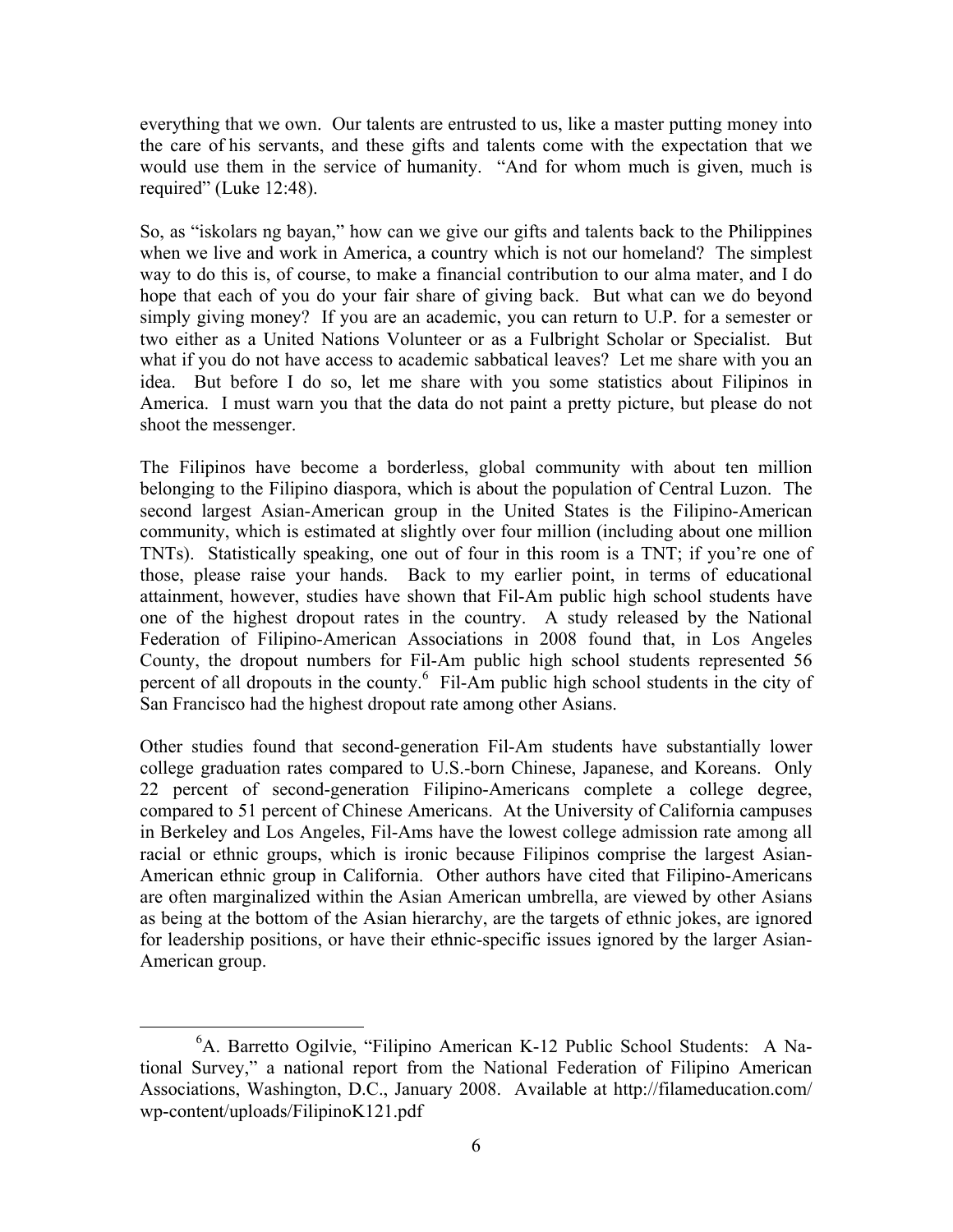Let me offer an explanation. The mother and the father in many Fil-Am households are employed, with some even holding down two jobs or needing to work overtime. This allows little time for parental supervision of the children's progress in school. Also, with a few notable exceptions, Filipino parents tend not to get involved in the public school system. The 2008 study also reported that Fil-Am public high school students focused their energies more on working so as to be able to buy expensive clothes and cars. They were much more into dancing and singing than studying and earning academic awards. Becoming less academically achieving and if this trend is not reversed, young Filipino-Americans will soon be caught in the insidious cycle of poverty, having become permanent members of the low-educated and low-skilled group vying for low-paying jobs.

The question is: How can we as U.P. alumni in the United States, as achievers in and of ourselves, become more inspiring to the future generation of Filipino-Americans? I would find it hard to believe that our diligence and dedication when we were students at UP are absent when it comes to the education of our children and our youth at large. I would find it harder to believe that we are hungrier or more passionate about achieving the American dream than our own children and our youth, who have never known deprivation of the scope and scale that we had when we were growing up.

It is not easy to be a young person in America these days. Fewer young people are growing up in homes with two parents. Nowadays, parents are working longer hours, and they have less time to spend with their children. Many of our youth do not have the advantage of living in those tightly-knit neighborhoods where many of us grew up, where people looked out for each other and for each other's children.

We have also seen a rise of a popular culture that does not exactly celebrate diligence and self-discipline, but instead, sends a message that you can be rich and famous without doing any work and simply by looking good, that your ticket to success is only through rapping or basketball or being a star on reality television. Many young people do not have anyone in their lives to counteract that message, to tell them that gratification that comes instantaneously usually disappears just as quickly and that real success in life comes from commitment, persistence, effort, and hard work.

Our young people today, let along the Fil-Am youth, have a much smaller margin for error. If you did not finish college or if you only had a high school diploma a generation ago, you could still make a pretty decent living. That is no longer the case today. More than ever, success in life depends on success in school. And nowadays, a bachelor's degree is not even enough. And young people who start down the wrong path and do not have anybody to steer them straight are not just consigning themselves to a life of financial hardship; they are consigning all of us to an economy that will be less competitive and a nation that does not fulfill its promise. Equally importantly, our Fil-Am youth will be consigning all of us to a country that might brand Filipino-Americans as underachievers and, therefore, less worthy of empowerment in society.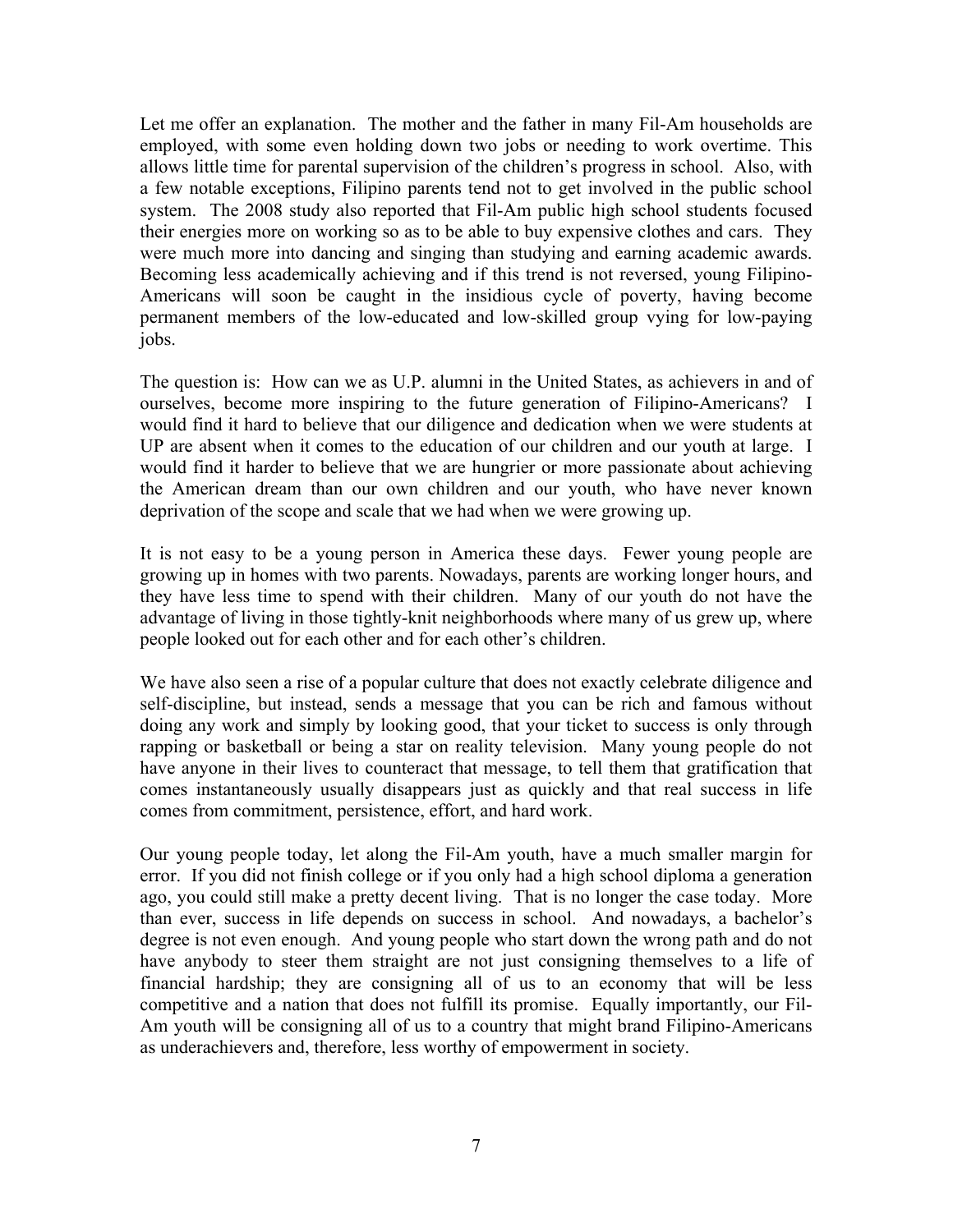Studies have shown that young people in mentoring relationships get better grades in school; they are less likely to drink and they are less likely to do drugs. If you ask any successful person how they got to where they are today, chances are they will tell you about a mentor they had somewhere along the way.

The great poet and author Maya Angelou did not discover poetry until her mentor took her to the tiny library at her school and challenged her to read every book in the room. The late Steven Jobs of Apple was an incorrigible troublemaker until his fourth-grade teacher took him under her wing and convinced him to focus on mathematics instead of mischief. Ray Charles first discovered his gift for music when, at the age of 3, his nextdoor neighbor taught him how to play the piano.

So I challenge each U.P. alumnus in this room to be a mentor to a young Filipino-American. You might have already provided adequate educational guidance to your own children, but I am certain that you can identify a nephew, a niece, or another young relative or friend who needs a mentor. We know the difference a responsible, caring adult can make in a young person's life: buck them up when they are discouraged; provide tough love when they veer off track; being that person in their lives who does not want to let them down and that they do not want to let down; and refusing to give up on them, even when they want to give up on themselves. UP's motto, "Honor and Excellence," is not only relevant to U.P. students and alumni. It is also an appropriate ideal to pursue for our Fil-Am youth.

Before I conclude, I want to share a story from social entrepreneur Bill Shore:<sup>7</sup>

There once was a traveler who journeyed all over the globe in search of wisdom and enlightenment. In the midst of one village, he came upon a great deal of noise, dust, and commotion. He came across three masons who were working at chipping chunks of granite from large blocks. The first seemed unhappy at his job, chipping away and frequently looking at his watch. When the man asked what it was that he was doing, the first mason responded, rather curtly, "I'm hammering this stupid rock, and I can't wait 'til 5 when I can go home."

A second mason, seemingly more interested in his work, was hammering diligently and when asked what it was that he was doing, answered, "Well, I'm molding this block of rock so that it can be used with others to construct a wall. It's not bad work, but I'll sure be glad when it's done."

A third mason was hammering at his block fervently, taking time to stand back and admire his work. He chipped off small pieces until he was satisfied that it was the best he could do. When he was questioned about his work he stopped, gazed skyward and, with a broad smile and a gleam

 <sup>7</sup> William H. Shore, *The Cathedral Within: Transforming Your Life by Helping Others* (New York: Random House, 1999).